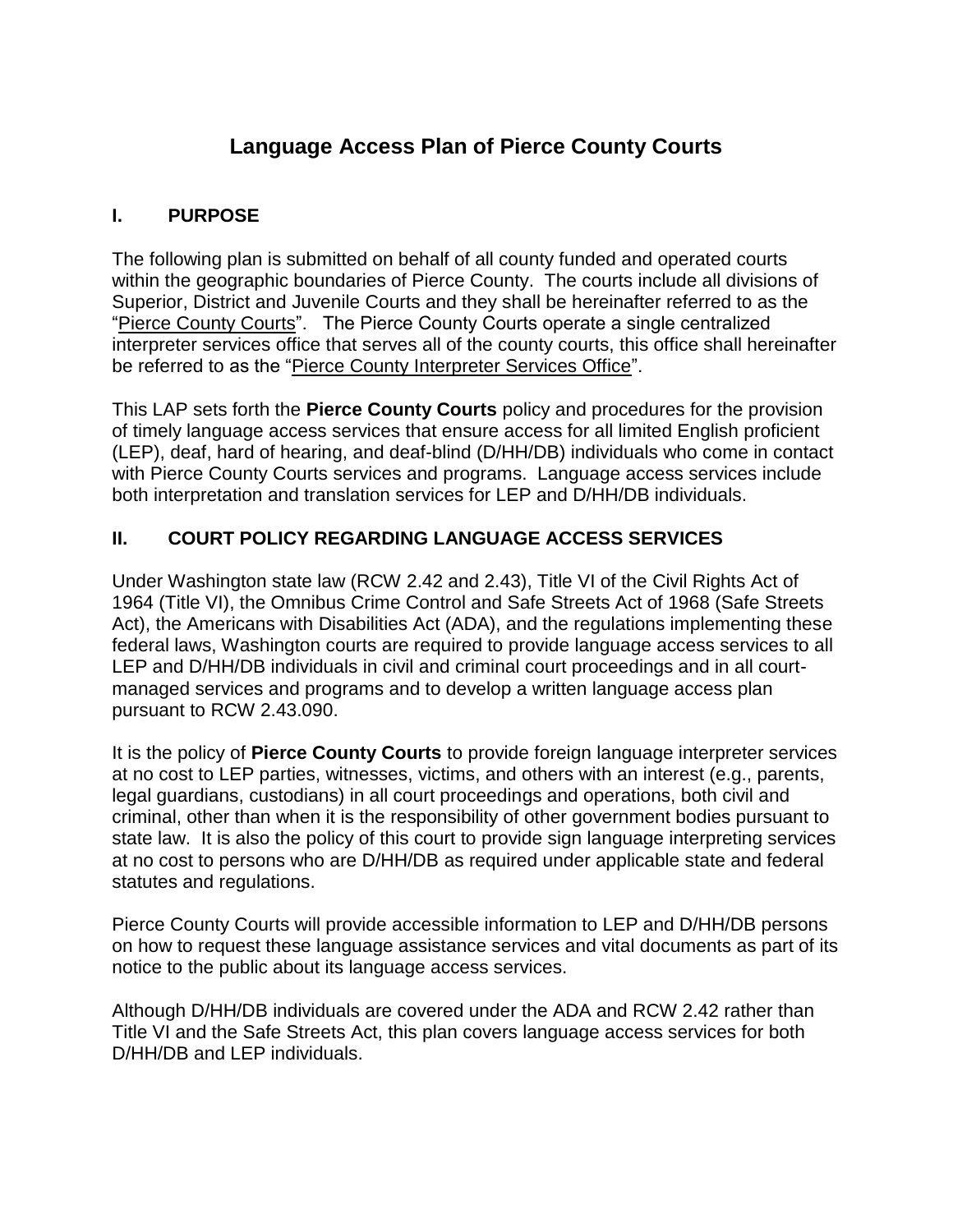### **III. DATA COLLECTION AND NEEDS ASSESSMENT**

The Deputy Administrator or designee will, on an annual basis, compile demographic data regarding the language needs of its community. The court will initially review data from sources such as the following:

- Most recent and relevant U.S. Census and American Community Survey (ACS); and
- Local school district (Tacoma, Clover Park, Franklin Pierce, Bethel, Eatonville, Puyallup, Orting, Sumner, White River, University Place, Peninsula, Steilacoom, Dieringer, Carbonado, and Fife)

This data will be analyzed annually to determine whether the court's allocation of language access resources is appropriate.

The Pierce County Courts will make every effort to track requests for language access services by:

- Language preference (both spoken, written, and signed);
- Case type (e.g. family law, criminal, housing, etc.);
- Proceeding (e.g. trial, arraignment, initial appearance, etc.); and
- Location of service request (e.g. court hearing, ADR, clerk's office, etc.)

In addition to mechanisms discussed under the identification of language needs section below, the **Pierce County Courts** will track this internal data in the LINX case management system where available, and/or spreadsheets maintained by the Pierce County Interpreter Services Office if case management is not automated. On a yearly basis, the court will analyze the data collected to identify whether services requested are in fact provided, assist in the allocation of language access resources, and identify gaps in the provision of services to address future needs.

The **Pierce County Courts** will send the final data compilation and analyses in the form of a biennial report to the Washington State Court Interpreter Commission to assist the Commission in monitoring of the court's Language Access Plan, identification of interpreter training and certification strategies, and other tools to assist the AOC and local courts in the provision of language access services.

#### **A. Identified Current Needs**

The most current language need identification efforts undertaken by **Pierce County Courts** shows the following non-English languages, whether spoken or signed, that are most frequently used in our **geographic area**:

- Spanish
- Tagalog (Filipino)
- Korean
- Vietnamese
- Samoan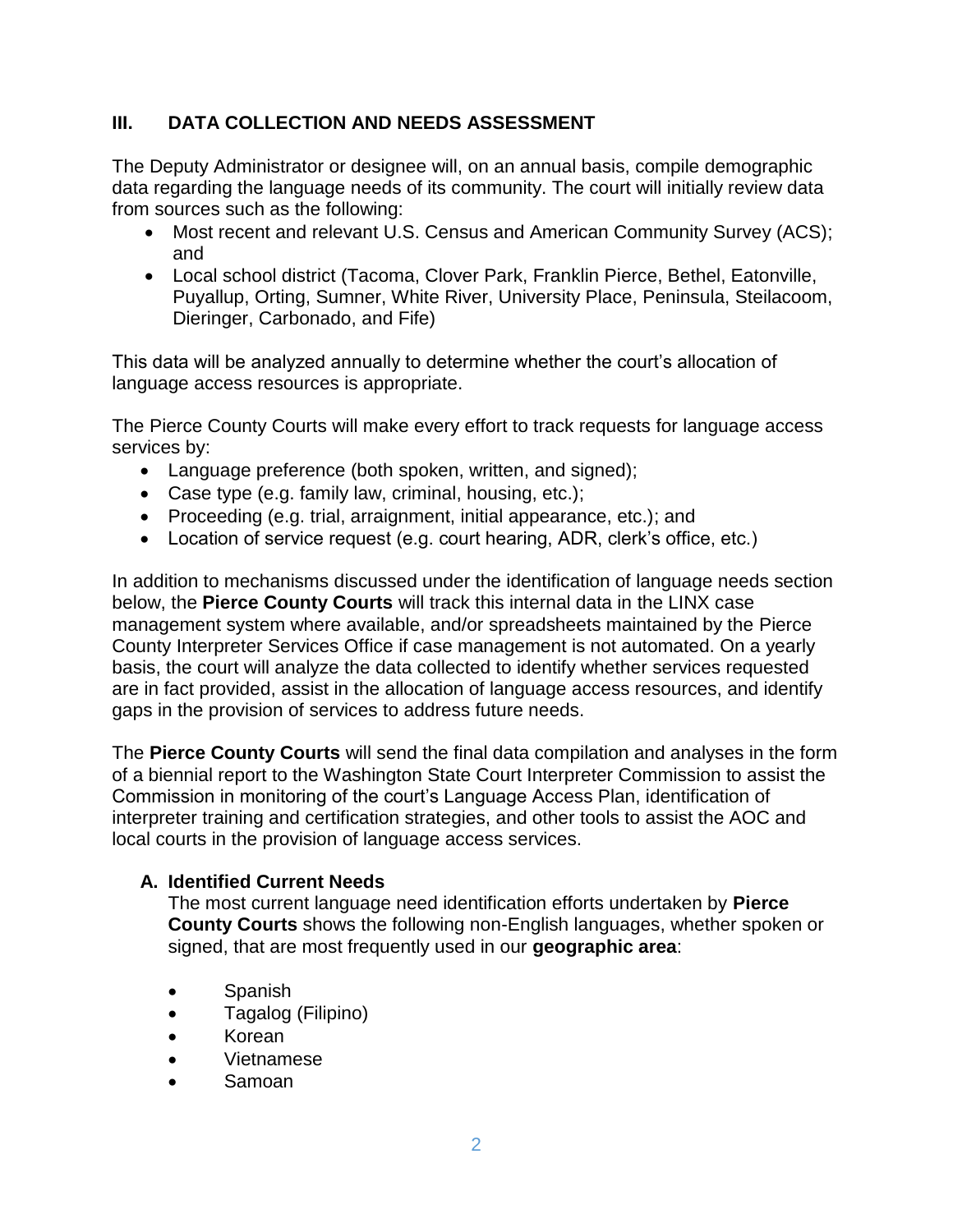The most current language need identification efforts undertaken by **Pierce County Courts** shows the following foreign or sign languages that are most frequently used in our **court community**:

- Spanish
- Russian
- Korean
- American Sign Language
- Vietnamese

### **B. Identified Future Needs (if any)**

**Pierce County Courts** has identified the following emerging and/or additional languages among court users in the area for which resources will be needed in the future:

- Swahili
- Chuukese
- ASL
- Arabic
- Punjabi
- **Farsi**
- Somali

### **IV. LANGUAGE ASSISTANCE IDENTIFICATION AND RESOURCES**

#### **A. Interpreter Services**

The **Pierce County Courts** has designated **Jovi Lee, Interpreter Services Coordinator,** as the person responsible for coordinating language access services and to whom requests for interpreters and other language access services may be addressed. This designated person is available to:

- Develop lists of interpreters and secure interpreter services;
- Receive and track language assistance requests;
- Address gaps in interpreter services by conducting outreach as needed;
- Provide information to assist LEP and D/HH/DB individuals to secure language access services;
- Assist or provide referrals to attorneys, justice partners, and other relevant persons to secure language access services for their clients and constituents;
- Assist court staff with securing language access services; and
- Answer questions from LEP and D/HH/DB individuals, and the public at large, regarding the court's available language access services, including the court's language access resources such as translated materials, interpreter roster, language identification cards, and other resources identified in this Plan.

LEP and D/HH/DB individuals, attorneys, justice partners, government agencies,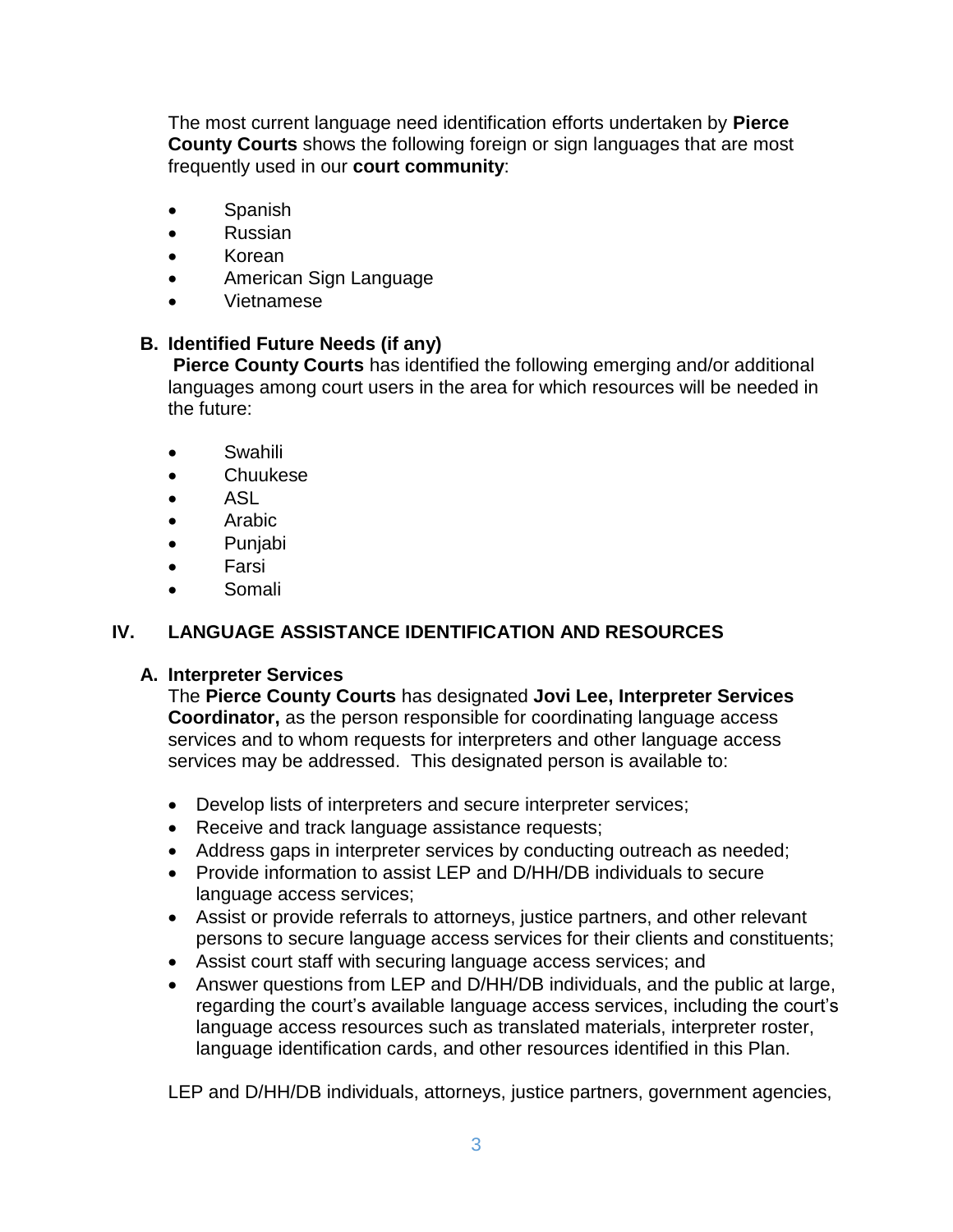and any other entities in need of language access services for court programs or activities or to acquire such services or information for themselves or their clients, may contact:

Jovi Lee 930 Tacoma Avenue S, Room 247 Tacoma, WA 98402 Phone:(253) 798-6091 Fax: (253) 798-7448 Supcrtinterpret@co.pierce.wa.us

#### **B. Identification of Language Access Needs and Notice of Availability**

LEP and D/HH/DB, individuals may come in contact with court personnel via the phone, TTY / TDD, in-person, or through other means. In addition, there are various points of contact within **Pierce County Courts** where LEP individuals or persons who are D/HH/DB will be in contact with court staff. Sometimes people who need language access services, including translated documents, will not request these services because they do not realize that such services are available at no charge, or because they do not recognize the level of Englishlanguage proficiency or communication ability needed to effectively participate in the court program, court proceeding, or court services. The first step in providing language access services is to enable LEP individuals or persons who are D/HH/DB to properly identify their language needs.

As a first step towards ensuring that LEP and D/HH/DB individuals are able to properly identify their language needs and to request language access and assistance services, **Pierce County Courts** has a legal obligation to provide accessible notice to the public of an individual's right to spoken and sign language interpreter services and to be provided vital documents in translated form whenever necessary to access court proceedings and court-managed programs.

#### **1. Identifying Language Needs at Points of Access**

**Pierce County Courts** will identify language access needs at all points of contact with the court, such as the:

- Telephone calls to court staff: (253) 798-6091
- Security screening at court house entrances at the following courthouses:
	- $\triangleright$  1<sup>st</sup> and 2<sup>nd</sup> floor public entrances to the County-City Building;
	- ➢ Public entrances to Remann Hall Juvenile Center; and
	- ➢ Court administrative reception office windows for Superior, District and Juvenile Courts.
- Clerks' Offices at the County-City Building and Remann Hall
- Jury Office at the County-City Building
- Court Records Office at the County-City Building and Remann Hall
- Cashier Offices at the County-City Building
- Small Claims or Alternative Dispute Resolution Services at the County-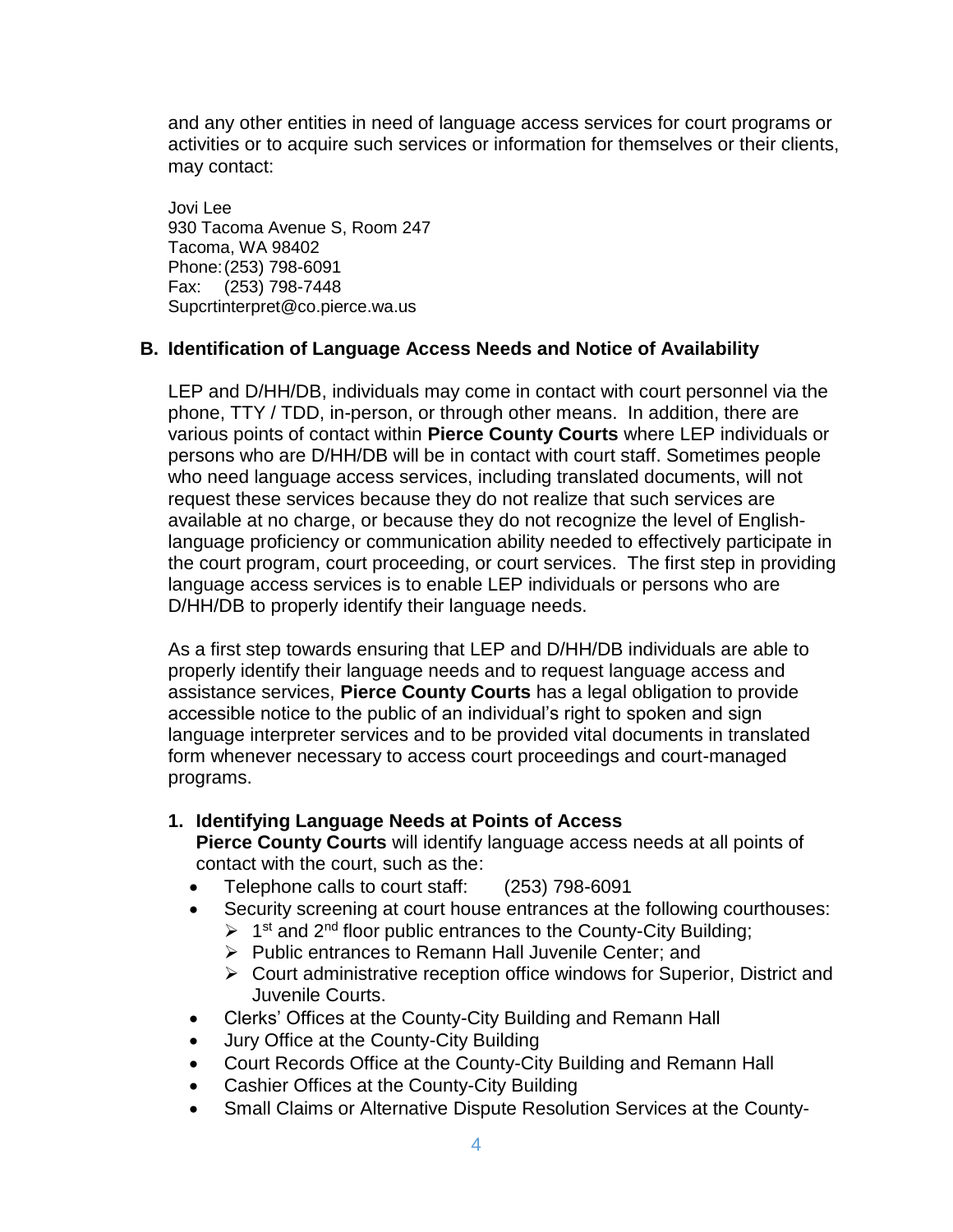City Building.

- Courtrooms at the County-City Building and Remann Hall.
- Court Facilitator or pro se services provided by the court at the County-City Building.

To ensure the earliest possible identification of the need for language access services, the **Pierce County Courts** has established internal protocols with the various justice partners which routinely interact with this court in order for these partners to communicate to the appropriate court staff the needs of LEP or D/HH/DB participants who will be coming into contact with the court. While justice partners themselves may be under a separate legal obligation to provide language access services to their clients, the court will be notified of any services that fall under the responsibility of the court as early as possible so services may be provided in a timely and efficient manner. Examples of justice partners to be notified include:

- Jail staff
- Domestic violence victim's advocate
- Attorney
- Court facilitator
- Law enforcement
- Prosecuting Attorney's Office
- Department of Assigned Counsel's Office

#### **2. Notice of the Availability of Language Access Services**

In order to facilitate the ability of LEP and D/HH/DB individuals to request their need for language access services, the **Pierce County Courts** shall provide notice of the availability of language access services translated into Washington State's most frequently used languages that states:

"*You have the right to language access services at no cost to you. To request these services, please contact Interpreter Services (253-798-6091) in Room 247".*

The **Pierce County Courts** displays this notice on its website and at the following locations:

- County-City Building Offices 110 (Clerk's Office), 140 (Commissioner's Services Office), 239 (District Court Office), 247 (Superior Court Criminal Administration), 334 (Superior Court Administration), 839 (District Court Arraignment Court)
- Remann Hall

Additionally, **Pierce County Courts** has the following resources available at its points of contact, including those listed above when appropriate, to help LEP and D/HH/DB and court staff communicate with each other: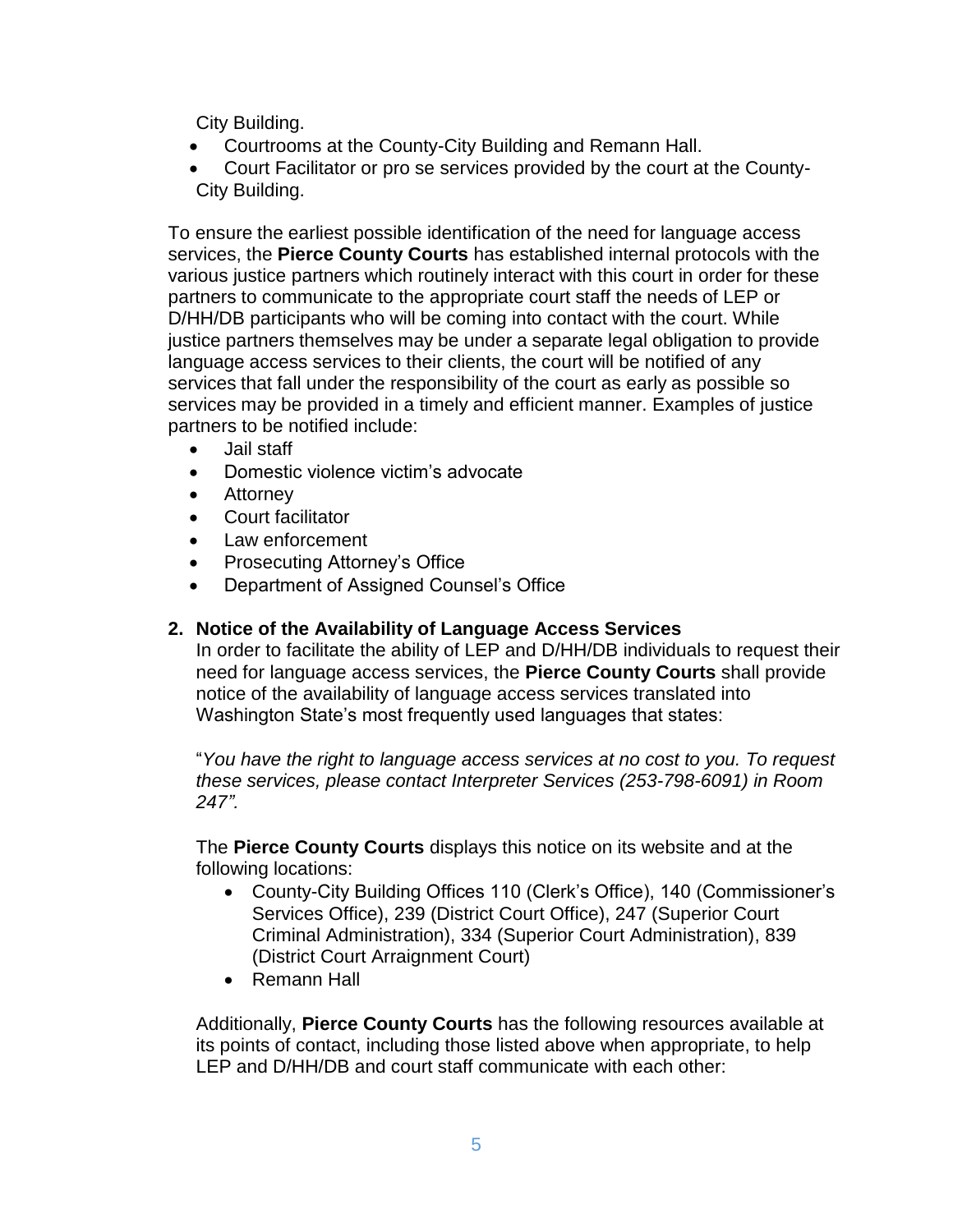- Language identification cards at all points of contact
- Multi-lingual notices at all appropriate points of contact notifying members of the public of their right to request an interpreter or other language assistance at any point during their contact with the court.
- Other: Video Remote Interpreting (VRI) Laptop & Language Line Telephonic Services

When it appears that an individual has difficulty communicating due to a language barrier, **Pierce County Courts** staff must inform the LEP or D/HH/DB person of his or her right to have language access services provided by the courts at no cost to them, even if the LEP or D/HH/DB person has not made a request for the language access services.

### **V. LANGUAGE ACCESS SERVICES**

Once the **Pierce County Courts** staff has determined interpreter services are required for an LEP or D/HH/DB individual, court staff have access to the following procedures for securing an interpreter.

### **A. Language Access Services Inside the Court Room**

#### **1. Appointment of a Certified, Registered, or Qualified Interpreter for In Court Proceedings**

The person responsible for appointing or securing the assistance of an interpreter at the **Pierce County Courts** will comply with the following order of preference in appointing an interpreter in RCW 2.43.030:

#### RCW 2.43.030(1) (b)

An in-person Certified or Registered interpreter who has been credentialed by the Administrative Office of the Courts shall be appointed, whenever possible, unless good cause is found and noted by the appointing authority. "Good cause" includes, but is not limited to, a determination that:

(i) Given the totality of the circumstances , including the nature of the proceeding and the potential penalty or consequences involved, the services of an in-person credentialed interpreter are not reasonably available to the appointing authority; or

(ii) The current list of credentialed interpreters maintained by the Administrative Office of the Courts does not include an interpreter in the language spoken by the LEP.

#### RCW 2.43.030(2)

If good cause is found for using an interpreter who is not credentialed by the Administrative Office of the Court, the appointing authority shall make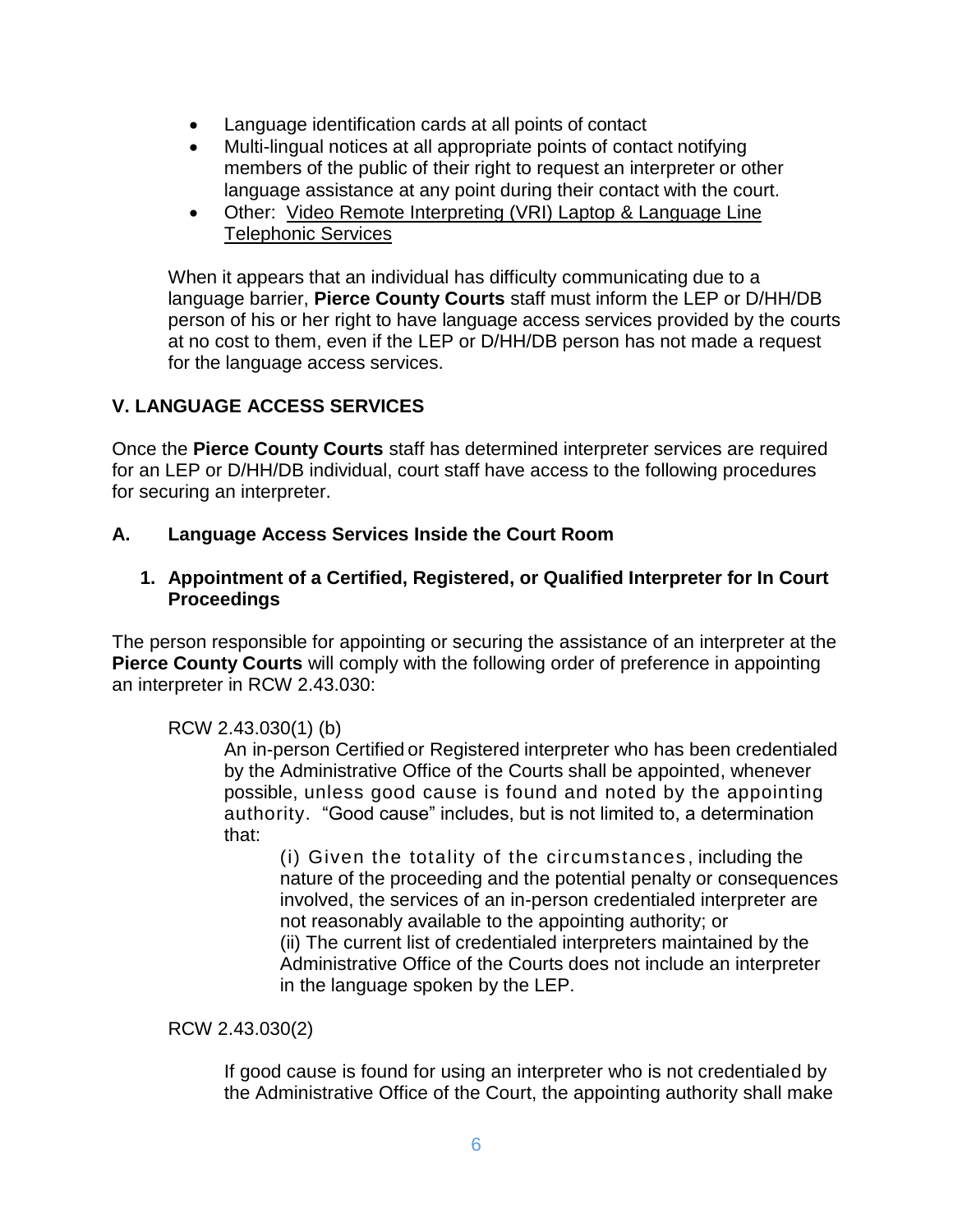a preliminary determination that the proposed interpreter is able to interpret accurately all communications to and from such person in that particular proceeding. The appointing authority shall satisfy itself on the record that the proposed interpreter:

(a) Is capable of communicating effectively with the court or agency

and the person for who the interpreter would interpret; and

(b) Has read, understands, and will abide by the code of ethics for language interpreters established by court rules.

In the event no in-person interpreter is available locally, the court or designated authority will weigh the need for moving forward with the proceeding against any possible negative consequences to the LEP or D/HH/DB person's ability to effectively participate in the proceedings through the use of a remote interpreter, as may be allowed by Washington court rule or law. When evidentiary matters are before the court, the court shall reschedule the hearing until an in-person interpreter is available, whether located in-state or out-of-state, and be made present at the hearing.

**Pierce County Courts** will NOT appoint as interpreters anyone with a potential conflict of interest in the case, including the following: minors; friends and family of the LEP or D/HH/DB person; advocates and attorneys; justice partner bilingual staff; or anyone deemed unqualified after voir dire by the court.

#### **2. Practices in the Appointment and Use of Interpreters**

In appointing interpreters, staff at **Pierce County Courts,** will ensure that the interpreter and the LEP or D/HH/DB participant can effectively communicate. It is also the practice of **Pierce County Courts** to:

- Make a determination of the appropriate number of interpreters that may be required for the proceeding. When the proper administration of justice so requires the court will appoint multiple or separate interpreters.
- For long hearing sessions or trials, appoint a team of two interpreters or if no second interpreter is available, allow the interpreter to have frequent breaks to avoid interpreting fatigue, ensure accuracy, and avoid subsequent errors.
- Only allow an LEP or D/HH/DB person to waive his or her right to the assistance of an interpreter if the waiver is knowing, voluntary, and on the record. The waiver of an interpreter may be rejected by the court or later revoked by the person.
- Require interpreters to provide sight translations for documents related to the court proceedings.
- Prohibit interpreters from assisting LEP or D/HH/DB with entering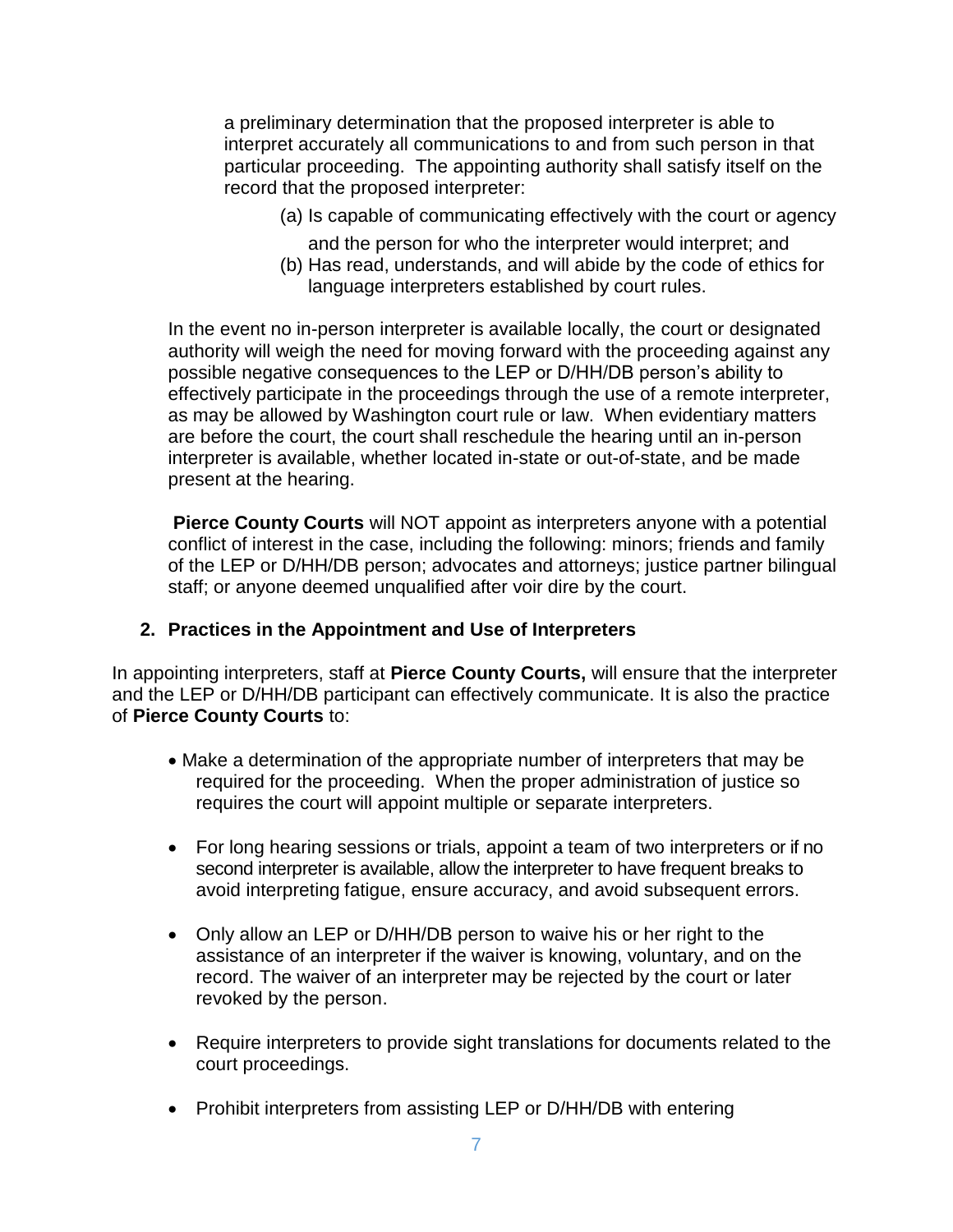information on court forms without the involvement of court staff in the completion of such forms.

• Provide sign language interpreters for jurors who are D/HH/DB when such persons are called and selected for jury service

### **3. Calendaring and Scheduling of Interpreters for In-court and Out-of-court Contacts**

**Pierce County Courts** will provide interpreter services in a timely manner. In order to provide high quality language access services in an efficient manner**, Pierce County Courts** employs the following practices:

- Batching of matters for which an interpreter for a specific language is needed so long as this does not cause unnecessary delays in access and loss of remedies available to litigants, such as:
	- o Traffic Hearings, Name Change Hearings, Impound Hearings, Anti-Harassment Hearings
- Coordinating calendars so an interpreter may be available for several matters in the same court location on the same day.
- Establishing systems so that an interpreter coordinator can easily dispatch an interpreter from one court location to another, or one courtroom to another, efficiently, such as:
	- o The staff Spanish interpreter and the Interpreter Coordinator both have a cell phone where they can readily send information and updates to each other (via text and phone calls).
	- o Required all interpreters to check-in and check-out at the Interpreter's Office when working at the County-City Building (CCB).
	- o Required all interpreters to check in with the Interpreter's Office upon completion of their scheduled assignments (for both CCB and remote locations).
- Coordinating the use of interpreters so that when an interpreter is not busy in a courtroom proceeding he or she may be available in person or telephonically to assist in other court-managed services, such as clerk's offices, pro se clinics, etc.

## **4. Remote Interpreting**

For short non-evidentiary hearings, the **Pierce County Courts** uses the following remote interpreting technologies:

- Video-remote interpreting (VRI) via a laptop that can be used to readily access both ASL and spoken language interpreters in the event an in-person interpreter is not available for an assistance;
- Telephonic interpreting provided by credentialed interpreters; and
- Telephonic interpreting agencies.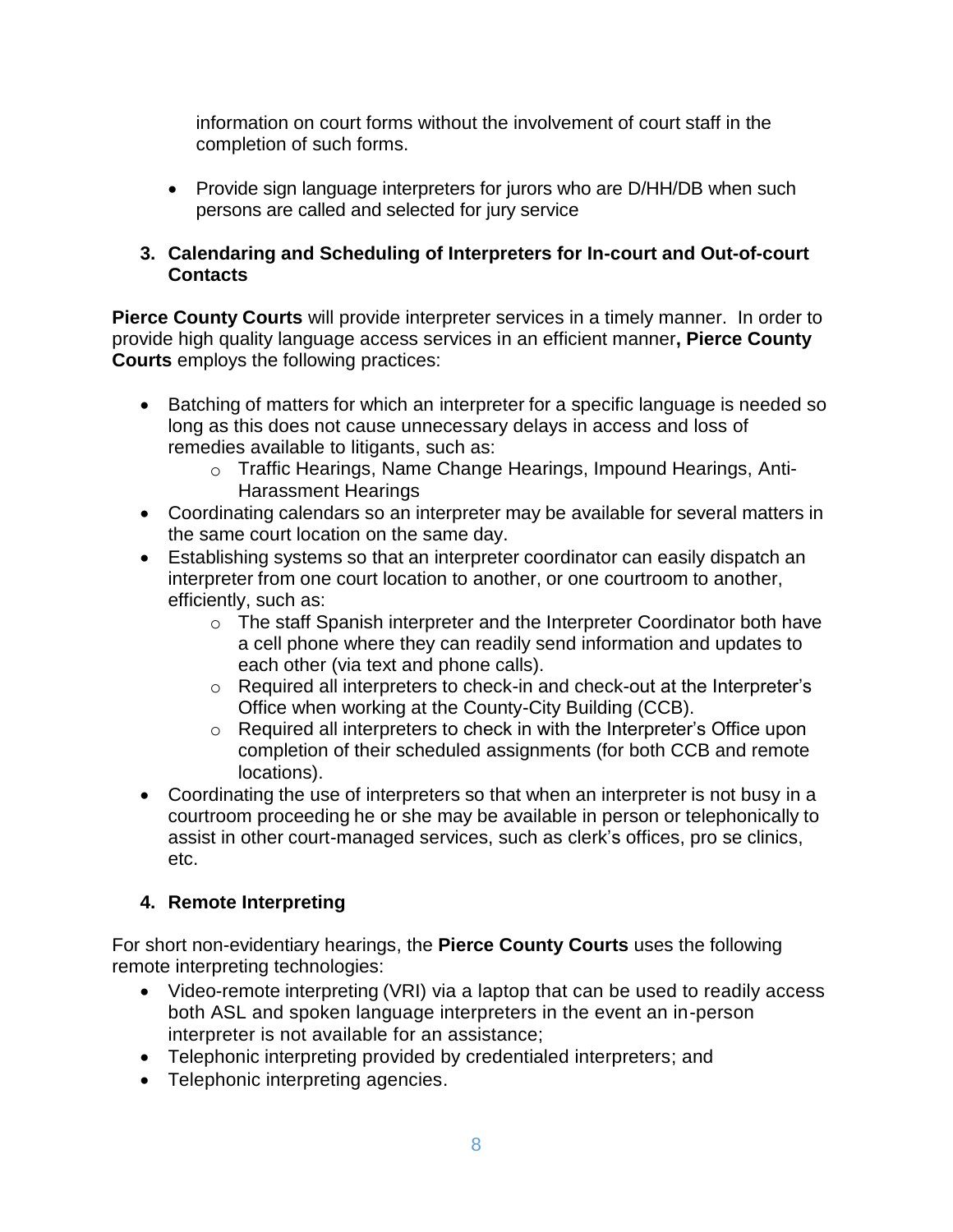The policy or practice of the court with regard to the use of remote interpreting services is as follows:

- Video remote and telephonic interpreting use will be consistent with GR 11.3 and will be used with caution. Generally, in-person interpreters are preferred.
- Telephonic interpreting will be a last resort for courtroom proceedings, and reserved for brief non-evidentiary proceedings such as continuances, given that non-verbal cues – not visible when on the telephone – are critical for communication. Telephonic interpreting can be particularly problematic in some circumstances such as for individuals who are deaf or hard of hearing, the elderly, those struggling with mental illness, quiet or nonverbally communicative individuals, and others.
- Video remote interpreting (VRI) will be used appropriately in order to be an efficient and effective mechanism for providing language access services when an in-person interpreter is not available and will meet the requirements for providing effective communication, including:
	- o Real-time, full-motion video and audio;
	- o A clear, large image;
	- o A clear transmission of voices;
	- o Adequate training of staff in utilizing the equipment; and
	- o Use of Certified or Qualified interpreters with legal training.

The court requires training for staff and appointing authorities on VRI and telephonic interpreting, how to use the technologies, how to best utilize the remote interpreter, and what are appropriate events for such types of remote interpreting service. VRI shall not be the only option available to the court and should be used when in-person interpretation services are not available.

## **B. Language Services Outside the Courtroom**

**Pierce County Courts** is responsible for taking reasonable steps to ensure that LEP, deaf and hearing impaired individuals have meaningful access to services outside the courtroom. It is the practice of the court to provide interpreters for court-managed services, programs and operations consistent with state and federal language access mandates. In compliance with such mandates, the court shall provide language access services for court-ordered programs or services at:

- Alternative dispute resolution programs
- Anger management class
- Domestic Violence and DUI assessments, treatment and/or victim panels
- CASA Programs
- Cashiers
- Court-ordered visitation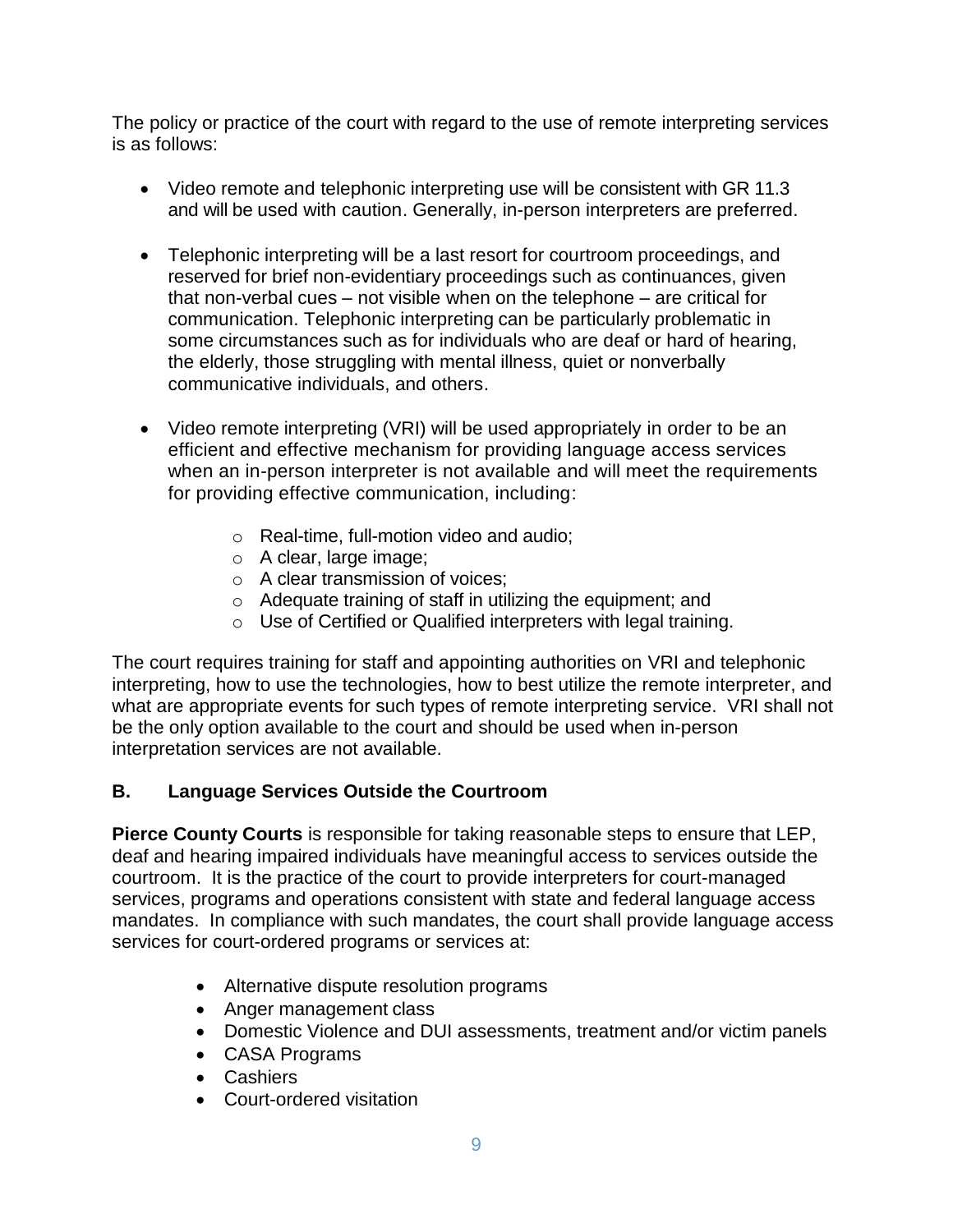- Court facilitator services
- Criminal diversion programs
- Guardians Ad Litem
- Electronic home monitoring
- Information counters
- Intake or filing offices
- Juvenile detention
- Juvenile diversion programs
- Mandatory mediation
- Prostitute patron ("John") class
- Parenting classes
- Probation offices
- Records rooms
- Pre-Sentence Investigations/Psycho-Sexual Evaluations

The court, in compliance with federal and state civil rights laws and regulations, shall provide the most appropriate language access service for these programs and services, including qualified interpreters, bilingual staff, and translated materials and information. When the most appropriate language access service is the appointment of a qualified interpreter, the court shall follow the guidelines described for the appointment of interpreters.

As noted in the policy interpretation section earlier, RCW 2.42 requires that courts provide interpreters for persons who are D/HH/DB when they are required to attend court ordered-programs or services. In addition to the provision of qualified interpreters in all proceedings where required, court's bilingual staff may assist with language needs outside of court proceedings. Bilingual staff shall be trained to understand their role, how it differs from the role of an interpreter, and that staff are only used for basic communications.

## **C. Translated Forms and Documents**

**Pierce County Courts** understands the importance of translating forms, documents, and electronic materials into non-English languages, so that LEP individuals have greater access to the courts' services. Judicial and court staff shall not use web-based applications or software to process or provide translations for LEP individuals.

State forms which have been translated are available at [www.courts.wa.gov/forms.](http://www.courts.wa.gov/forms) Additional informational resources translated into Spanish include:

- [A Guide to Washington State](http://www.courts.wa.gov/newsinfo/content/pdf/CourtGuide2011_spanish.pdf) Courts / [Guía de los Tribunale del Estado de](http://www.courts.wa.gov/newsinfo/content/pdf/CourtGuide2011_spanish.pdf)  **[Washington](http://www.courts.wa.gov/newsinfo/content/pdf/CourtGuide2011_spanish.pdf)**
- [Self-Represented Persons in District Court](http://www.courts.wa.gov/programs_orgs/pos_bja/ptc/documents/DistrictCourtProSeLitigantInformation_Spanish.pdf) / Personas que se representan a sí mismas en el Tribunal de Distrito
- [Self-Represented Persons in Municipal Court](http://www.courts.wa.gov/programs_orgs/pos_bja/ptc/documents/MunicipalCourtProSeLitigantInformation_Spanish.pdf) / Personas que se auto [representan en los Tribunales Municipales](http://www.courts.wa.gov/programs_orgs/pos_bja/ptc/documents/MunicipalCourtProSeLitigantInformation_Spanish.pdf)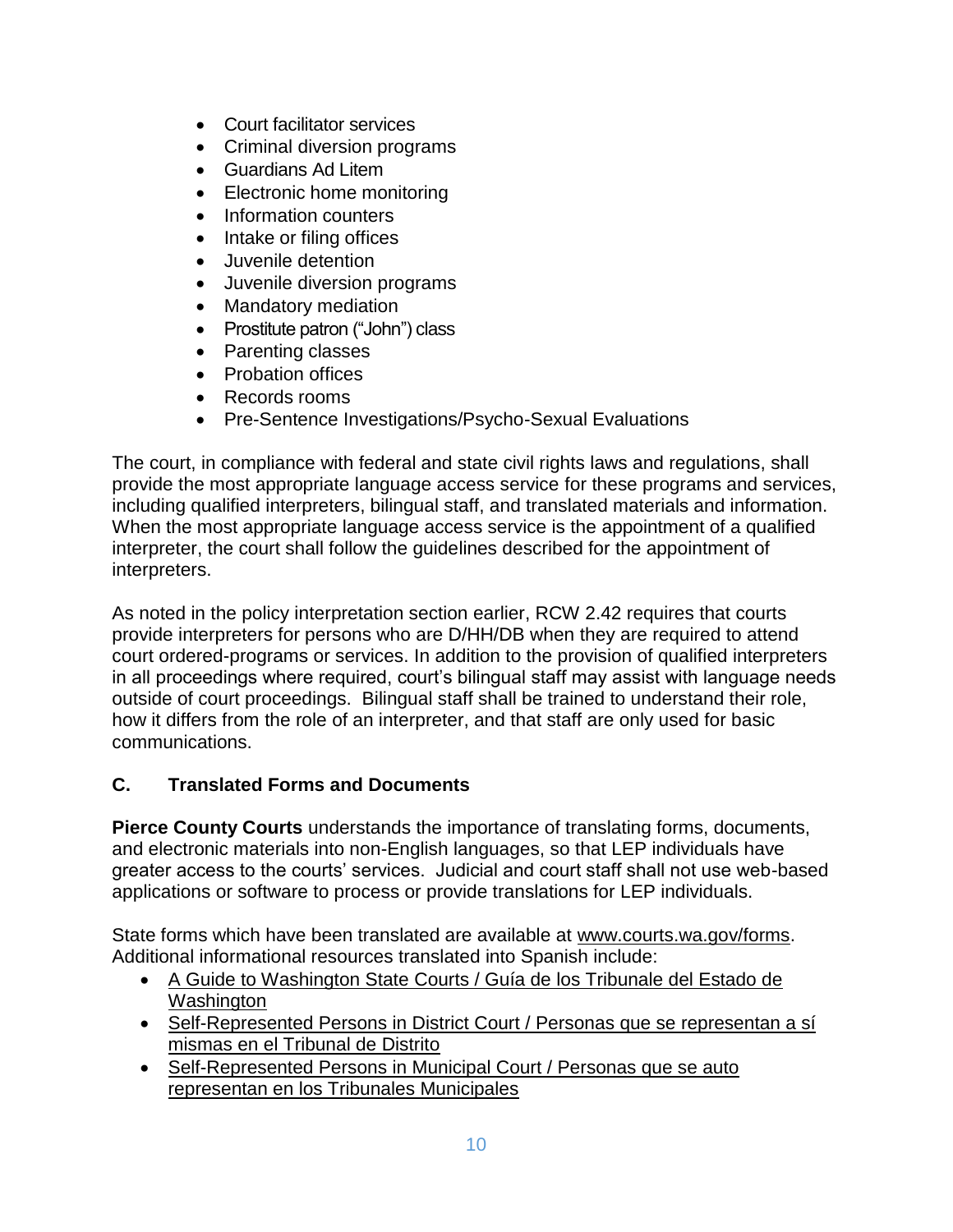- [Self-Represented Persons in Superior Court Civil Proceedings](http://www.courts.wa.gov/programs_orgs/pos_bja/ptc/documents/SuperiorCourtProSeLitigantInformation_Spanish.pdf) / Personas que se auto representan en procedimientos civiles en el Tribunal Superior
- [An Introduction to Small Claims Court](http://www.courts.wa.gov/newsinfo/resources/brochure_scc/smallclaimsSpanish.pdf) / [Una Introducción Al Juzgado De](http://www.courts.wa.gov/newsinfo/resources/brochure_scc/smallclaimsSpanish.pdf)  [Demandas De Cuantía Menor](http://www.courts.wa.gov/newsinfo/resources/brochure_scc/smallclaimsSpanish.pdf)

*[If your court has translated forms, use this section below to identify the forms]:*

**Pierce County Courts** currently has the following forms translated into commonly used languages (Spanish, Russian, Korean, Vietnamese):

- Plea Felony Non-Sex Crime
- Plea Felony Sex Crime
- Plea- Misdemeanor Crime
- Attachment B
- Offender Registration Attachment
- DUI Attachment
- Scheduling Order

The court shall make available such forms at appropriate locations in its court system and on the court's website at [https://www.co.pierce.wa.us/1036/Forms.](https://www.co.pierce.wa.us/1036/Forms) Information posted on the court's website for such forms shall be made accessible in the language the form is translated into.

### **D. Providing Emergency Information to LEP Court Customers**

**Pierce County Courts** is responsible for taking reasonable steps to ensure that LEP and D/HH/DB individuals have meaningful access to emergency information should an emergency situation arise. The court provides such information in the following ways:

- There are universally understood emergency signs located in the strategic places throughout the courthouse building;
- Emergency exits are clearly marked;

## **VI. TRAINING**

**Pierce County Courts** is committed to providing training for all judicial and court staff members who come in contact with LEP and D/HH/DB individuals in order to ensure the successful delivery of language access services. The court will provide staff training on all requirements in this Language Access Plan. Additional training opportunities will include:

- Proper appointment and scheduling of interpreters for all court proceedings and court-managed programs and services;
- How to voir dire a non-credentialed court interpreter;
- Role of an interpreter, modes of interpreting, and interpreter ethics and professional standards;
- Courtroom management when interpreters are used;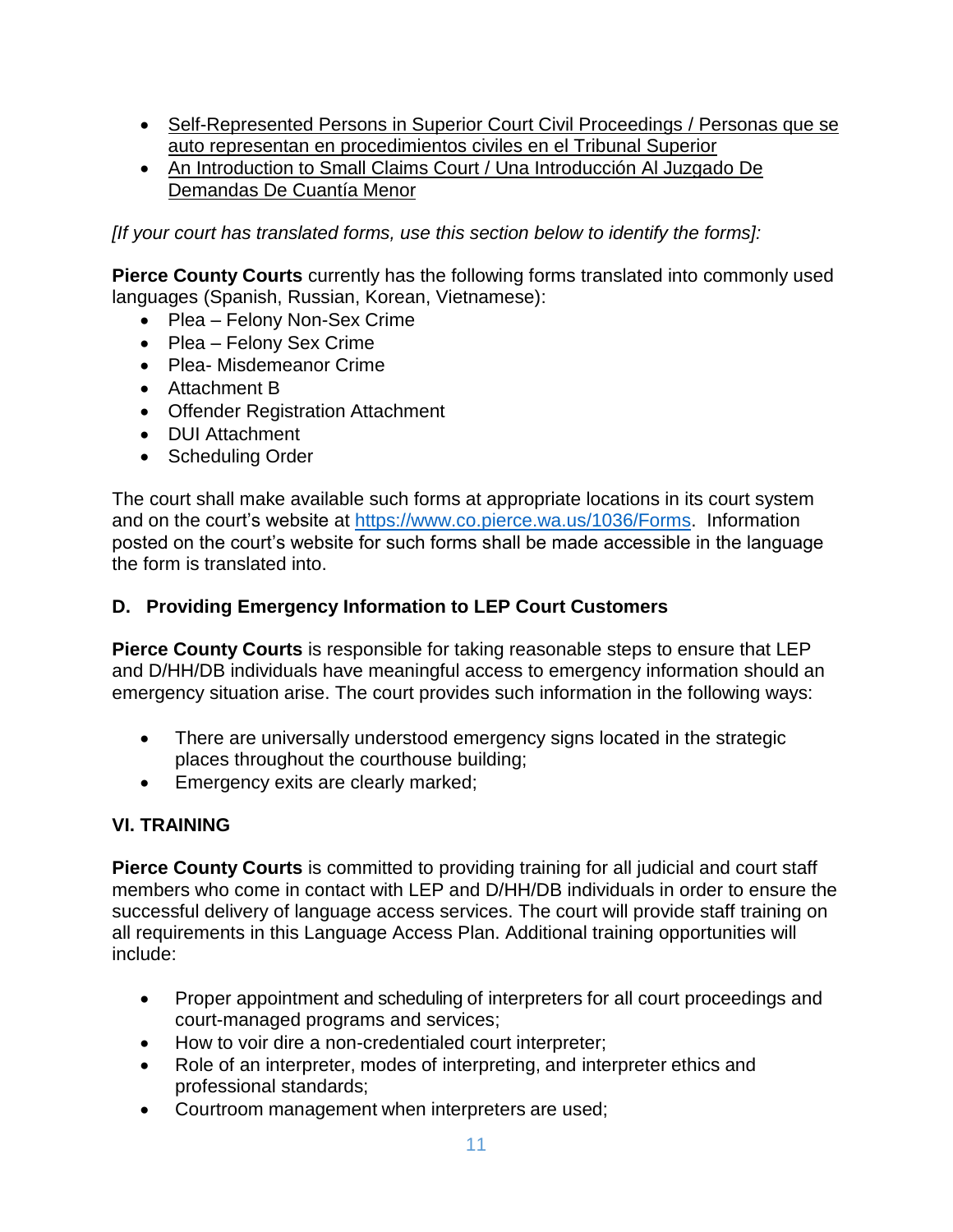- Use of remote technologies for interpreting; and
- Cultural competence

Training efforts will include an initial training for new staff on the requirements of the current Language Access Plan and an annual training for existing court personnel that addresses any revisions made to the Plan.

Resources and information regarding language access services, policies and procedures and tools for providing language assistance (such as bench cards, language identification guides, brochures, etc.) are available to all court staff and decision makers at:

- The court's intranet and
- Pierce County Interpreter Services Office

### **VII. COMPLAINT PROCESS FOR NON-COMPLIANCE**

### **1. Complaints Against Local Court**

This specific complaint process is designed to bring to the attention of the local court, and if necessary, the Interpreter Commission, allegations filed by LEP or D/HH/DB parties that the local court is out of compliance with the its own Language Access Plan, any applicable federal statutes or regulations, state statutory provisions, such as RCW 2.42 or 2.43 and/or any applicable state or local court rules. This is an informal process whereby the Interpreter Commission may be involved in providing consultation and guidance to LEP parties and local courts in resolving and removing barriers to language access services and resources.

LEP and D/HH/DB individuals are encouraged to first file a complaint with the local court using local court customer complaint filing procedures. The local court complaint rules are as follows:

#### **A. Local Court Complaint Process**

- 1. Complete the Pierce County Courts Interpreter Services Complaint Report Form. Attach any additional information you believe is pertinent to the complaint. Sign and date the form. If you need assistance completing the form, please contact Pierce County Superior Interpreter Services by calling (253) 798-6091.
- 2. Submit the Complaint Report Form to Pierce County Superior Court Interpreter Services either in person or by email: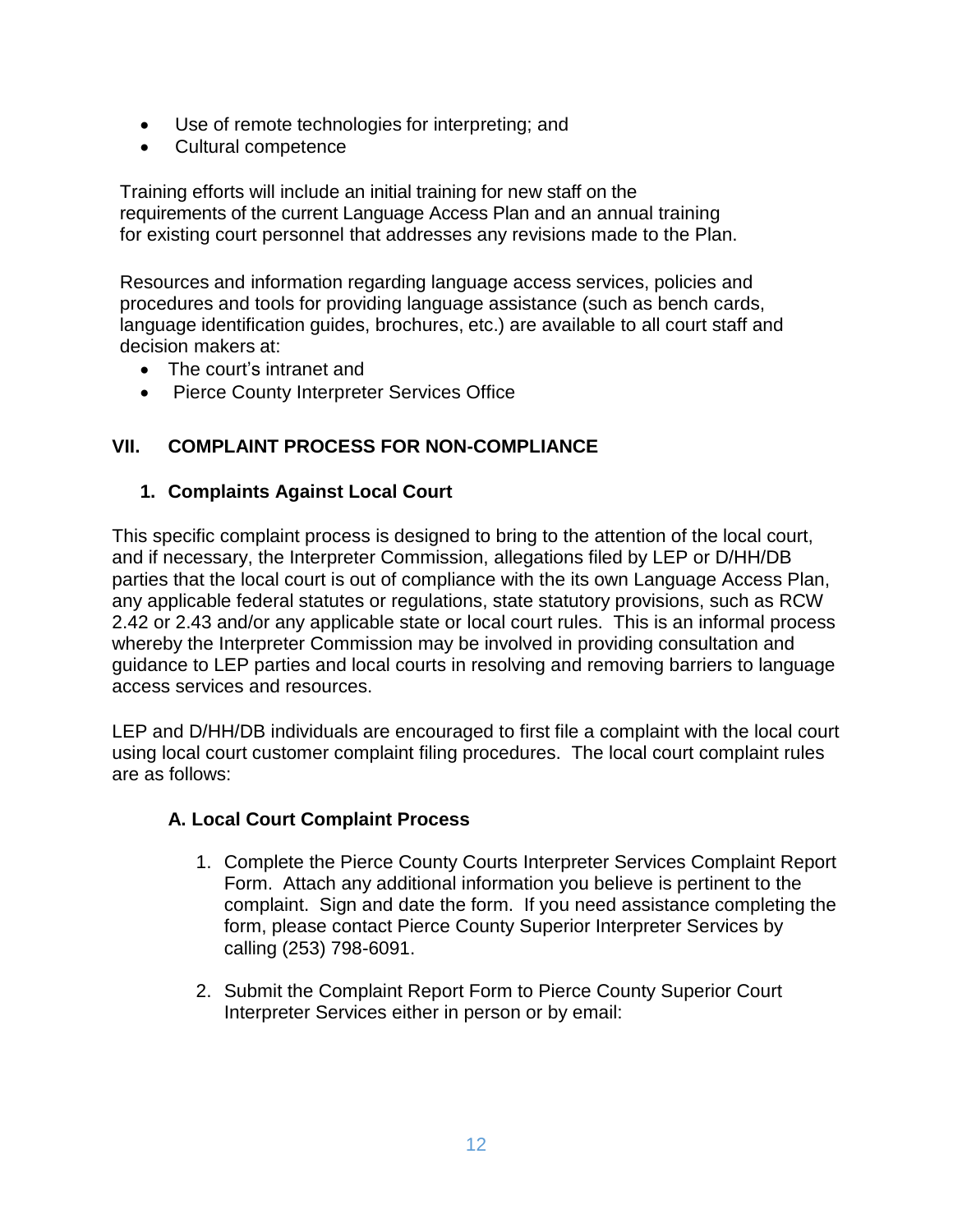County-City Building, Rm 247 930 Tacoma Ave S Tacoma, WA 98402 [SUPCrtInterpret@co.pierce.wa.us](mailto:SUPCrtInterpret%20%3cSUPCrtInterpret@co.pierce.wa.us%3e)

- 3. The Pierce County Superior Court Interpreter Coordinator or designee will meet with the person submitting the complaint within 5 days to discuss possible resolutions.
- 4. The Interpreter Coordinator will respond to the complaint in writing outlining the resolution. If the Interpreter Coordinator is unable to resolve the issue or the resolution is unsatisfactory to the person submitting the complaint, the complaint will be referred to the Court Interpreter Commission as outlined in section B.

### **B. Complaint Filed with the Court Interpreter Commission (Optional)**

1. Except in extraordinary circumstances, the complaint must be filed with the Interpreter Commission by an aggrieved party within 60 days from the date of the events on which the complaint is based.

Within 3 business days of the receipt of the complaint against a local court, Commission staff will inform complainant, using the contact information provided by complainant, of their option to file their complaint with the Department of Justice and of the need to file such complaint within 180 days from the date of the alleged discrimination.

2. Complaints filed with the Court or the AOC must be in writing and must be signed. The complaint must include the following information:

a. A clear and brief description of the complaint and any evidence upon which the allegation is based, with relevant supporting documentation. The description and supporting evidence should include relevant facts that support the complaint that the court did not provide language access services;

b. If possible, the complaint should identify the section(s) of the court's plan, statutes or regulations alleged to have been violated and the time frame in which the lack of compliance is alleged to have occurred;

c. Disclosure of any other channels the complainant is pursuing, including legal action (optional); and

d. A statement authorizing the Interpreter Commission to send a copy of the complaint to the court that is the subject of the complaint.

**Complaints filed with the Interpreter Commission should be sent to:**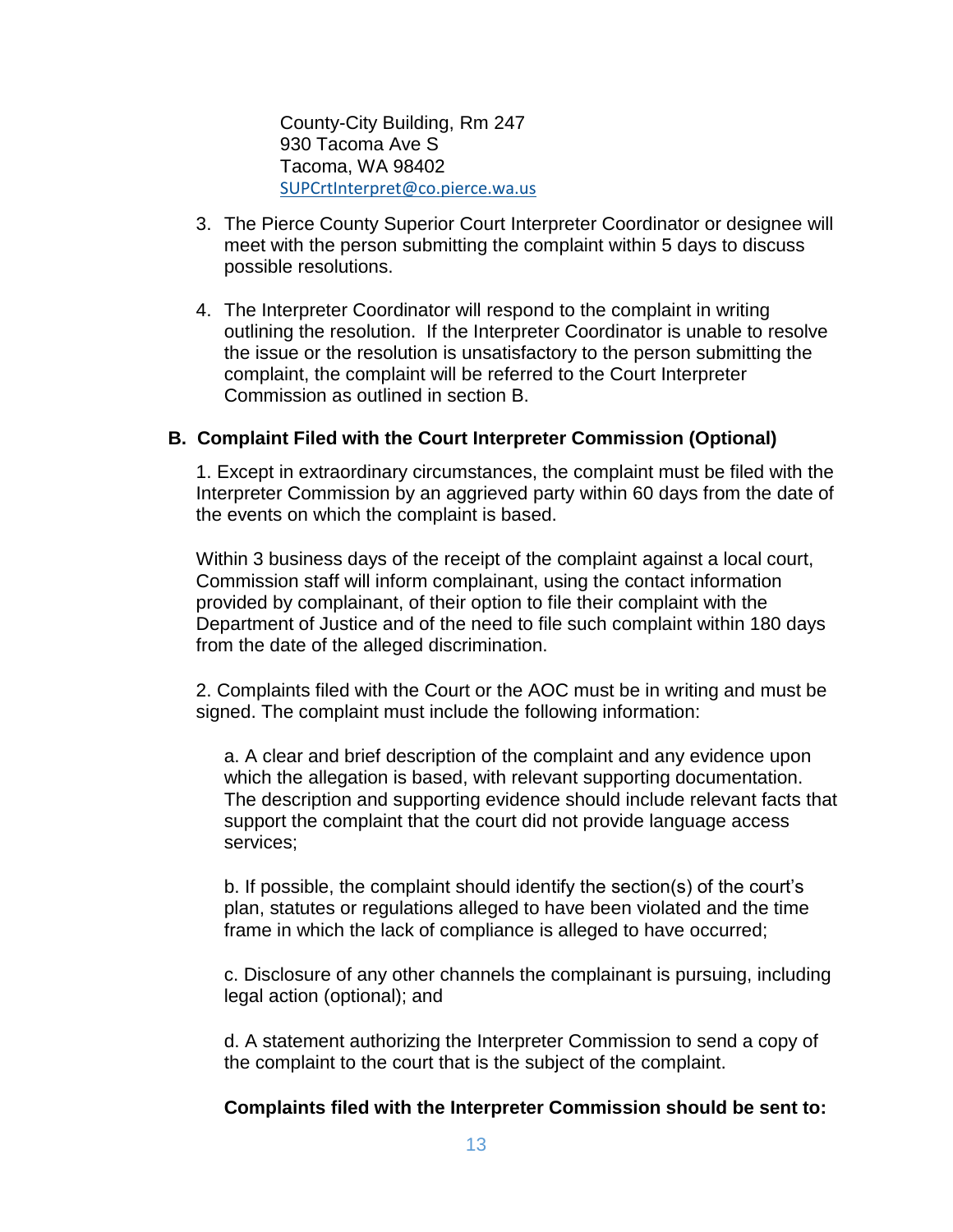Washington State Interpreter Commission c/o Interpreter Commission Staff Administrative Office of the Courts PO Box 41170 Olympia, WA 98504-1170.

Or by contacting Robert W. Lichtenberg at 360-350-5373 by telephone or via email to [Robert.Lichtenberg@courts.wa.gov](mailto:Robert.Lichtenberg@courts.wa.gov)

- 3. Interpreter Commission Complaint Review
- a. The Interpreter Commission shall determine whether the complaint alleges facts that raise issues relating to the court's compliance with its LAP, federal civil rights laws, RCW 2.42 and/or 2.43 or court rules. This determination shall be made within 10 business days of receiving the complaint. The Interpreter Commission may request additional information from the complainant if appropriate. If the Interpreter Commission concludes that the complaint does not raise issues relating compliance with the LAP, Title VI of the Civil Rights Act, RCW 2.42 and/or 2.43, the matter will be closed and the complainant will be notified of the decision.
- b. If the Interpreter Commission determines that the complaint may raise possible compliance issues, the complaint shall be sent to the court and a response requested. The Interpreter Commission ordinarily will request the presiding judge of the court or their designee to respond within 30 days.
- c. If the response from the court establishes that the court is not out of compliance with respect to the matters raised in the complaint, the Interpreter Commission will close the matter.

If the court's response does not clearly establish that it is operating in compliance with the matters raised by the complaint, the Interpreter Commission may appoint a fact-finder to investigate the issues raised by the complaint and to report on the court's response, if necessary. The complaint, the court's response, and fact-finder's report, if any, shall be referred to the WA Supreme Court Interpreter Commission for any further action deemed necessary by the Commission.

d. The person making the complaint will be notified promptly regarding the conclusion of the Commission's review.

### **III. PUBLIC NOTIFICATION AND EVALUATION OF LAP**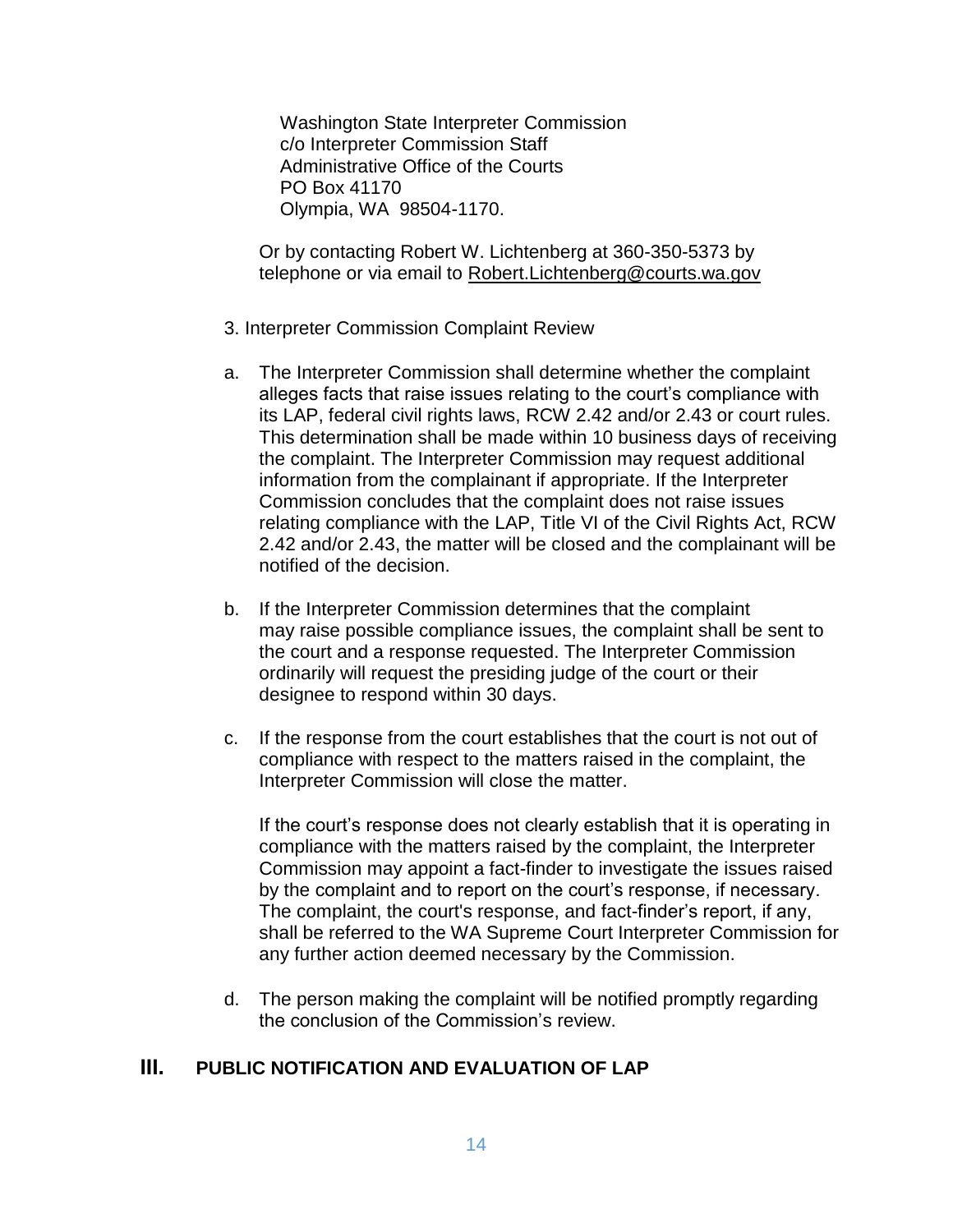## **A. LAP Approval & Notification**

**The Pierce County Courts'** LAP has been approved by the Superior Court Executive Committee, and a copy has been forwarded to Washington State's Administrative Office of the Courts Interpreter Program Coordinator. Any revisions to the Plan are to be submitted to the Superior Court Executive Committee for approval, and then forwarded to the Interpreter Program Coordinator. Copies of the **Pierce County Courts'** LAP shall be provided upon request. In addition, the court shall post its LAP on its own website at: *[Insert court's URL]*

## **B. Outreach and Communication of Plan**

**Pierce County Courts** shall inform the public of the existence of the LAP and to this end, the court will collaborate with local bar associations, justice partners and other relevant organizations to ensure distribution of information.

## **C. Annual Evaluation of the LAP**

**Pierce County Courts** will conduct an annual needs assessment to determine whether changes to the LAP are needed.

This assessment will be done by reviewing various areas in which the court provides language access services, taking into consideration, at a minimum, the number of interpreters requested by language in the courts and the identification of emerging changes in the languages spoken or signed within the court's local population as identified by any informational means or by other methods. Elements of the assessment evaluation shall include:

- Number of LEP or D/HH/DB persons requesting court interpreters;
- Assessment of current language needs to determine if additional services or translated materials should be provided;
- Assessing whether staff members adequately understand LAP policies and procedures and how to carry them out;
- Gathering feedback from LEP, deaf and hearing impaired communities around the state; and
- Identification of challenges or trends your court is experiencing with providing language access services.

Any revisions made to the Plan will be communicated to all court personnel, and an updated version of the plan will be posted on the court's web site. In addition, the *Pierce County Courts* will submit to the AOC a copy of any updated information contained in this LAP within 60 days of its approval by **Superior Court Executive Committee***.*

## **D. Ideas for Future Improvements in Language Access [Optional]**